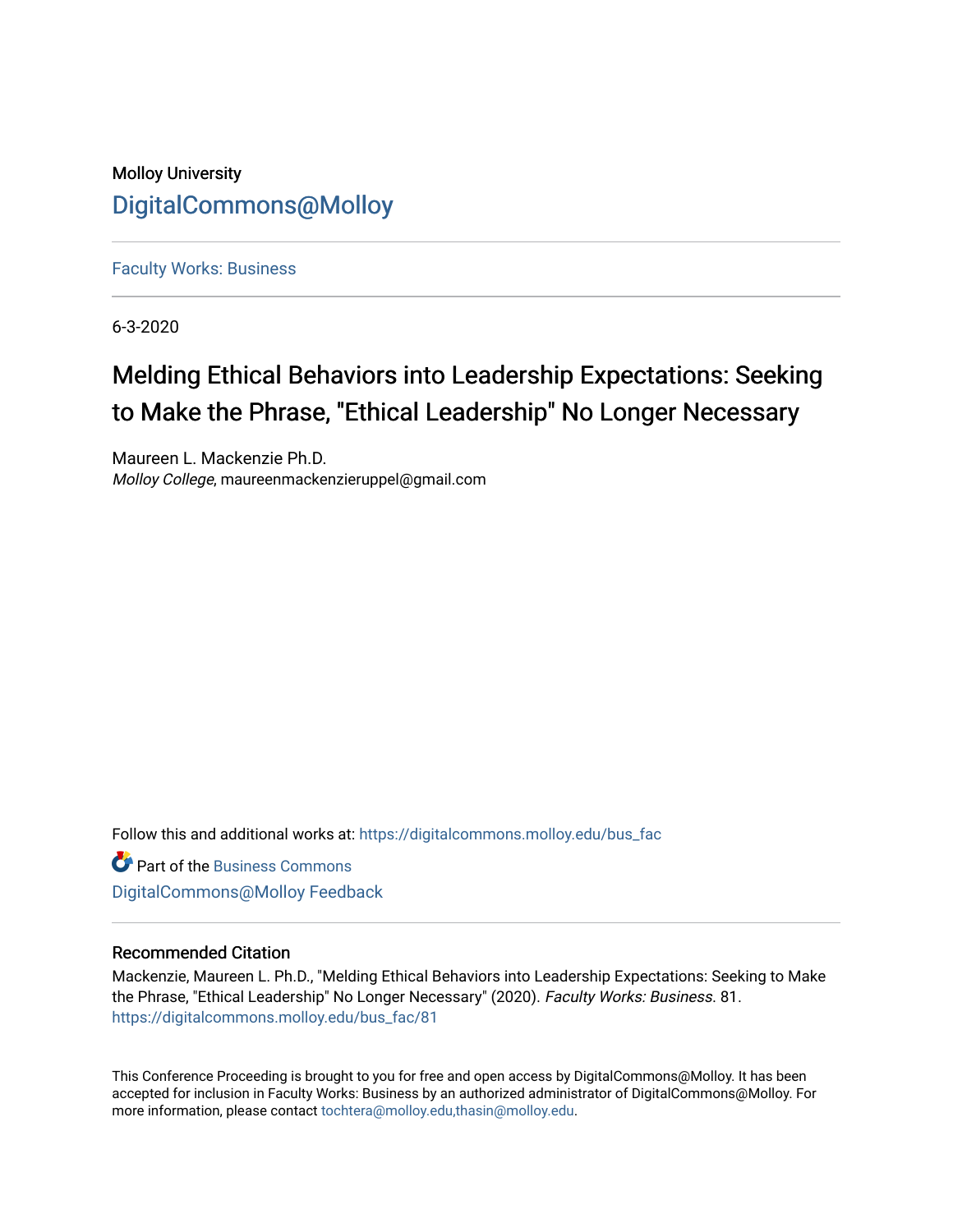# **MELDING ETHICAL BEHAVIORS INTO LEADERSHIP EXPECTATIONS. SEEKING TO MAKE THE PHRASE,**  *'ETHICAL LEADERSHIP'* **NO LONGER NECESSARY**

*Maureen L. Mackenzie-Ruppel, Ph.D. PHR* Professor of Business Molloy College 1000 Hempstead Avenue, C103 Rockville Centre, New York 11571 631-682-0399 MaureenMackenzieRuppel@Gmail.com

# **ABSTRACT**

Remember 'E-Commerce'? It was a distinct and emerging discipline. Now E-Commerce concepts are easily integrated into traditional business courses. The term 'e-commerce,' seems redundant. YET, we as scholars still maintain a distance between '*Leadership'* and '*Ethical Leadership'*. When will the phrase, '*Ethical Leadership*,' fade from the business vernacular as redundant? As scholars, we can study the distinction and seek to meld them so fully that the terms become synonymous. This paper presents an educational path to help leaders see the overlap so that each can develop a personal roadmap to tightly integrate the concepts in to their business practices.

## **Keywords**:

Leadership, Ethical leadership, ethical values, educating future leaders, leadership values.

## **1 INTRODUCTION**

Recall the days of the emerging and stand-alone educational path called, E-Commerce? It was futuristic. It offered insight into a very different world of business processing, for which we were starting to understand. Now, E-Commerce concepts are fully integrated into traditional business courses and conferred degrees. The world of business now recognizes that both traditional and online business practices have melded together. Yet, business professionals still have a clear distinction between the concepts of '*Leadership'* and '*Ethical Leadership*.' When will the phrase, 'Ethical Leadership,' fade from the business vernacular as redundant and therefore be no longer necessary? How can we, as business scholars, study the distinction between these concepts, and seek to integrate them so *fully* that the terms will become synonymous? This paper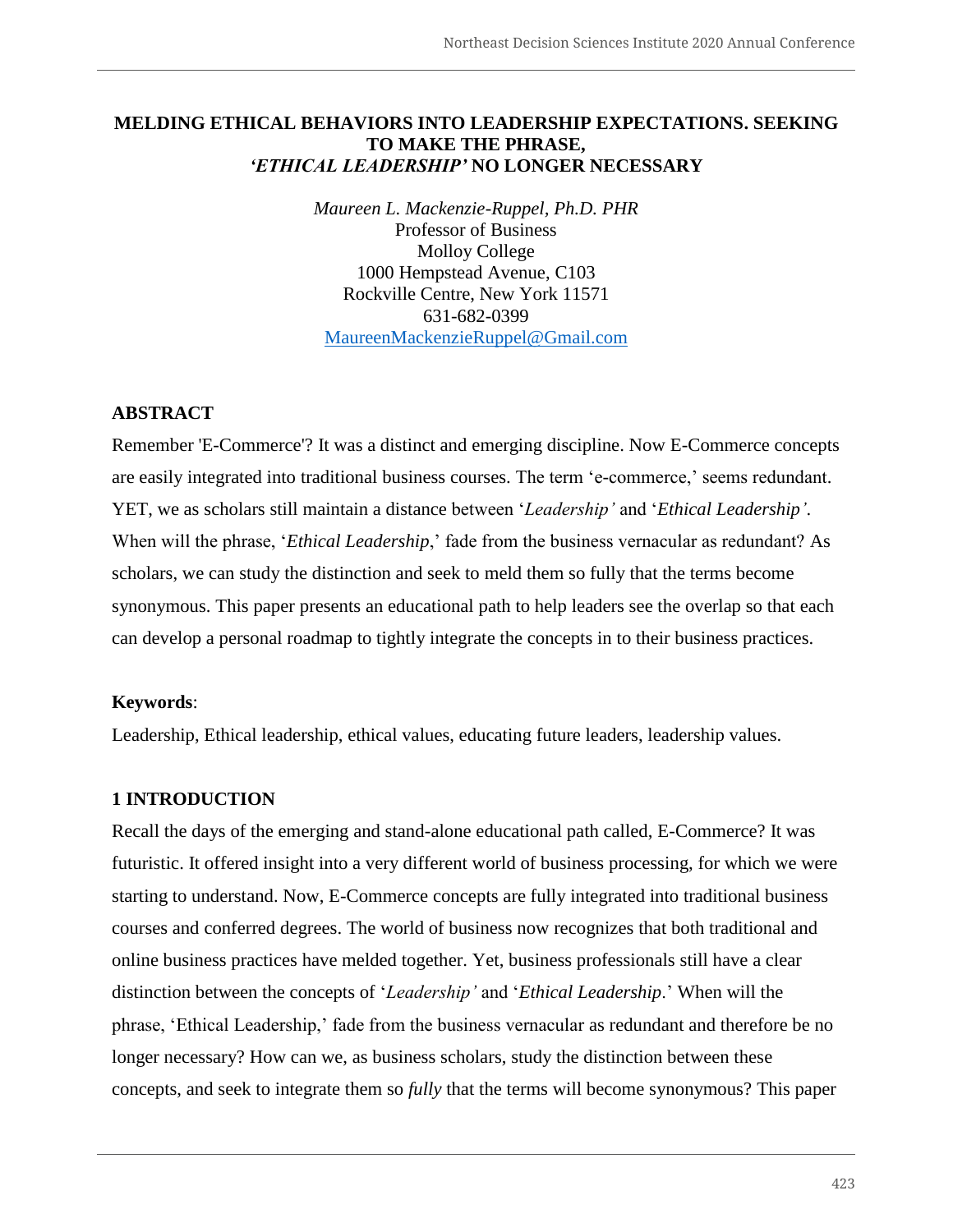proposes an educational path to help managers see the differences *so* clearly, that each may develop a personal roadmap and commitment to integrate the concepts so tightly in to their professional language and practices, that they can no longer be considered distinct concepts.

## **2 BACKGROUND: WHAT CORPORATE SENIOR LEADERS EXPECT FROM THE NEXT GENERATION OF DEVELOPING FUTURE BUSINESS LEADERS**

In past corporate life, a substantial amount of developmental leadership and management training was funded. Ethics and ethical decision-making was a tangible part of that corporate training; but, that is *not* always the case today. There is more discipline-specific training and preparation that supports business specialization as compared to the past, when leaders and managers were more generalists. There are less training dollars dedicated to the foundational development of the leader candidate; the work belongs to the colleges and to the individual.

#### *Responsibility of Business Education*

What *do* senior leaders expect from the Business Colleges and Schools in the preparation of the next generation of ethical leaders? (Mackenzie). To explore this question, senior leaders, leaders of corporate ethics programs, and ethics' scholars were interviewed. The results revealed four insights as to what is expected from the Business Schools:

- Teach the student to develop courage. It is scary to be faced with a situation which you do not know how to handle. It is easy to fear retaliation.
- Teach students persuasive communication skills. Teach them how to say, "No." Students should learn how to have a difficult conversation, without damaging their long term careers.
- Teach the student about the slippery slope. If a young leader *does* take a step down the wrong path, it desensitizes the person to take another step. Each becomes less difficult. The slippery slope has started.
- Teach students to see the dilemma! Mackenzie's research reveals that individuals may not even SEE that a dilemma lies before them. Corporate leaders and scholars have reported that young future leaders need to "…understand where the grey is within the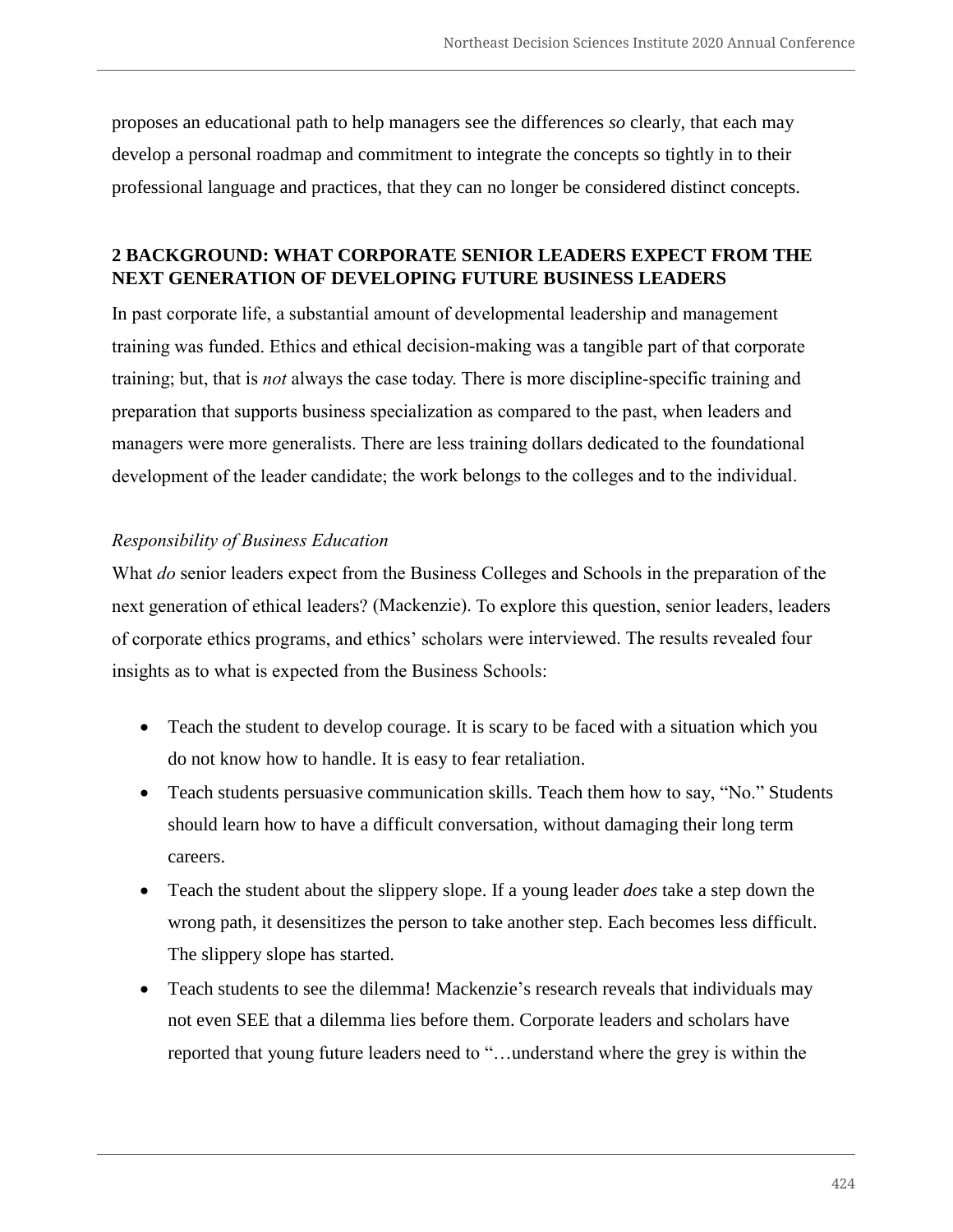grey." The young leader must understand that the world is not black and white – but, you must see where the lines are.

#### *Responsibility of the Individual*

More is expected of the individual to accept responsibility for his or her *own* education and professional development. Recruitment into entry-level positions may rely on evidence of demonstrated skills and knowledge within a college discipline. Entry-level financial analyst candidates are often recruited from the Ivy League Universities. The Big Four accounting firms expect a certain discipline-specific college-level success pattern before an invitation to a coveted internship is offered. Yet, as these candidates enter into corporate life, they need to continuously develop their own leadership style and disposition, especially as relates to ethics, ethical maturity, and ethical decision-making. This responsibility exists whether or or not these candidates are explicitly advised of this accountability. How will these young candidates develop these skills?

Often senior leaders will passively observe the behaviors and interactions of young candidates in varying workplace scenarios; as a result of these random observations, senior leaders may select certain young candidates for tracks that lead to increasing opportunity and responsibility. If ethical decision-making is *not* an explicit component of this testing ground, then these leadership characteristics may not be rewarded with promotion and elevated responsibility. Remember the well-tested management concept, "what gets measured, gets managed." (Drucker). If ethics education is not *measured* and ethical behavior is not *measured* and *rewarded* as an expected part of the leadership development journey, then the young candidate has a lower chance of getting it right. A young manager may find him or herself facing a significant dilemma without the proper experience, preparation, or awareness. If self-development is expected of leadership candidates, then these candidates need to understand what is *expected*. These expectations are not limited solely to newly graduating business students, but also pertain to mid-level and senior leaders as they progress in accountability and authority.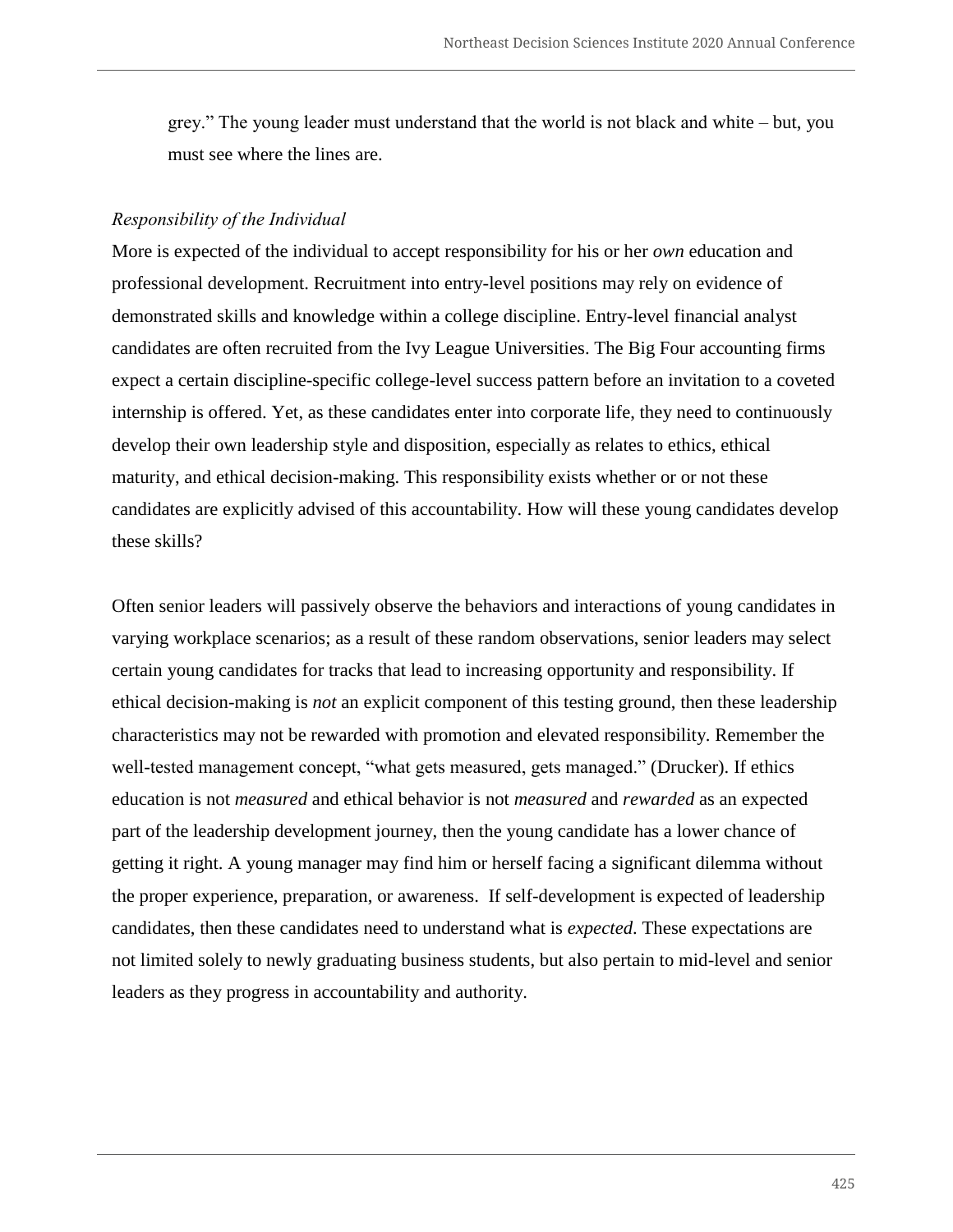#### **3 LITERATURE REVIEW DEFINING LEADERSHIP VS ETHICS**

How has the concept of leadership been defined? Twenty years ago it was suggested that "corporate leadership stands as one of the most significant roles in need of reevaluation and redefinition" emphasizing that "corporate leadership affects all aspects of corporate life" (Miranda, et al.). Defining leadership ranged from a view of domination to a more socially focused, or pro-group, perspective. Within this range the *individual benefit* is at one end and the *group's benefit* is at the other. A leader's influence over a group was an ingredient that suggested that subordinates *share*, therefore should pursue, the *corporate*-related goals (Rost). Another definition related to this evaluation suggests that leaders exercise their influence through *persuasion*, which was a positive move away from the militaristic pattern of old-world leadership.

Transactional vs. transformational are essential concepts in the transition of a leader's role as his or her influence increases. The transactional focus allows the supervisor to be more directive as the employee is exchanging time for salary. The transformational leader will *persuade* employees to work collectively toward achieving the *group* goals; transcending individual selfinterests and working toward the greater good. A clear expression of this leadership definition is "persuading other people to set aside for a period of time their individual concerns and to pursue a common goal that is important to the responsibility and welfare of the group." (Hogan, Curphy, Hogan, 493). Other leadership terms driving a pro-group philosophy include: charismatic, inspirational, and visionary. Charismatic leadership "is a broadly applied term that does not distinguish between good or moral and evil or immoral." (House & Howell, 83). Both Gandhi and Hitler are charismatic leaders. Though these terms can appear to be aligned with an ethical social interest, "...it is surprising to note that theoretical and empirical links between these concepts are [mostly] absent in the professional literature." (Miranda et al, 264). It can be in the best interest of the company to express an interest in social interest in order to keep the perception of ''goodness" surrounding the corporate image. The concept of ethics is not an explicit link to the concept of Leadership.

The terms *ethical* and *ethics* link more easily to decisions and behaviors, rather than to an organizational culture or to the concept as powerful as *leadership*. If individuals are consider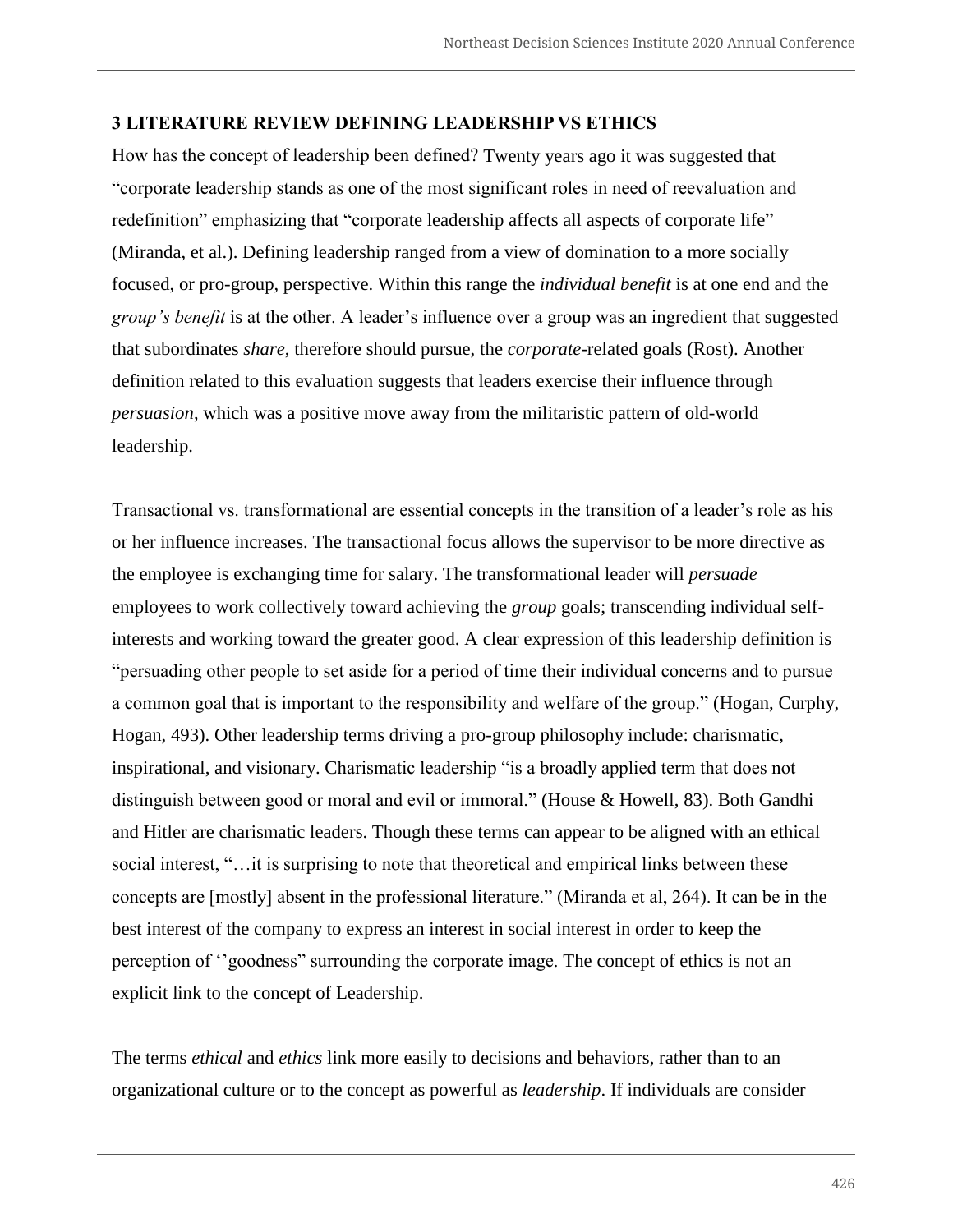then traits and characteristics will most likely will be described, which could, hopefully, include the descriptor of *ethical*. Leadership, by definition has followers (Drucker) with the goal of moving the followers' toward the achievement of some goal. The *HOW* we move the subordinates forward is where the concept of ethics, may emerge. Duarte went directly to the developing leaders and found that 95% of students reported that they benefited from studying ethics, but that they perceived a "gap between the ideal and the practice of ethics" (Duarte, 120). The gap was described as putting ethics *outside* of the leader's primary role. These developing managers suggested that "there is a clear fissure between the ideal of ethics and the perceived difficulty, and for some, the impossibility of achieving it in professional practice" (Duarte, 125).

#### **4 AN EDUCATIONAL PATH FOR LEADERS**

This paper proposes an educational and self-reflective path for leaders. The education path explores why the concepts of 'leadership' and 'ethical leadership' remain in separate spheres and establishes five stepping stones that allow leaders to take responsibility for integrating ethical *thought* and *behavior* into day-to-day business practice.

*Stepping Stone #1 to Inviting Ethical Practice into Day-to-Day Business Practice: Understanding Ethics at its Foundation*

Consider the philosophical foundation of ethical theory; allow it to prepare a path toward an intentional professional life of ethical thought, behavior, and leadership. The larger theories directly relate to why ethics must be intimately integrated into the automatic thinking and decision-making of those who influence others, whether as civic or corporate leaders.

Kohlberg's model of "moral development" of the individual illustrate that change occurs over time. The individual develops moral reasoning as he or she matures from a child to an adult as experiences are endured. Children learn what is right and wrong through reprimand and punishment with a single-focus on self-interest. In this Pre-conventional Stage the individual avoids punishment. As the individual matures, he or she understands the value of complying with social norms; wanting to fit in. Being told that you are a 'good girl or boy' brings a level of peace and may raise self-esteem and confidence. This conventional stage is where the individual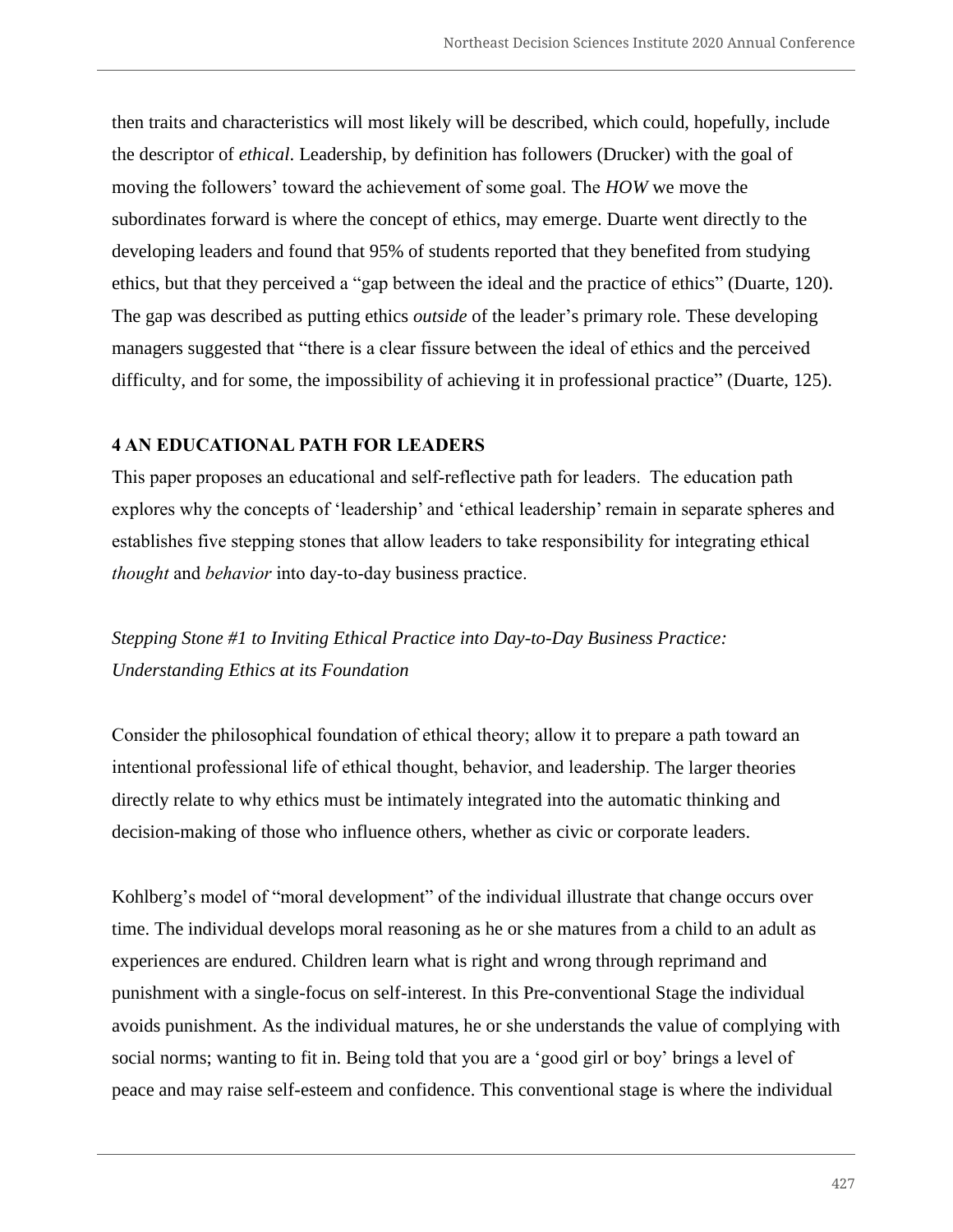understands authority as a system of maintaining social order. Utilitarianism focus on ethics which is *outcome-driven* and serves the greater good with less focus on the actual ethical decision. As corporate leaders, the outcome-driven goal coupled with the Conventional Stage of moral develop may interfere with the leader's motivation to apply ethical reasoning to a developing ethical dilemma. Some individuals mature to the Post-Conventional Stage, where the individual can see him or herself as *separate* from the societal group. The individual's moral principles will drive behavior, even when it is in conflict with the corporate goal or even the rules of law. Some people get stuck in the Pre-conventional Stage and live to avoid punishment, but many people thrive in the Conventional Stage where they want to know and understand the rules and to safely and comfortably fit in (Kohlberg).

# *Stepping Stone #2 to Inviting Ethical Practice into Day-to-Day Business Practice: Understanding How our Mind Works*

In understanding and reflecting on the moral development of the individual, our next stepping stone considers the cognitive processes that may allow leaders to miss an opportunity to *see* the developing dilemma. If we wish to develop the awareness and flawless decision skills that will allow us to discern what is ethical behavior and to notice when are we slipping a bit, we need to be diligent and to not allow assumptions to flow over us and prevent us from *seeing* what is before us.

Tversky and Kahneman provide the empirical evidence and foundation for this stepping stone. The work of these theorists provide explicit evidence for leaders to consider in how the mind processes information. Relevant to this discussion of inviting ethical practice into the day-to-day practices of leaders, is the understanding of the System 1 and System 2 minds (Kahneman). The System 1 mind allows an individual to make automatic judgments; little or no effort is required. The individual simply knows the answer and believes it to be accurate. Depth perception is a simple example as an individual will automatically know whether one object on table is closer or further. Kahneman (2011) explains that the system 1 mind allows the individual to function with ease, avoid danger, and *multi-task*. The System 2 mind requires the individual to allocate mental attention to the problem or question; to concentrate. An example of the system 2 mind interacting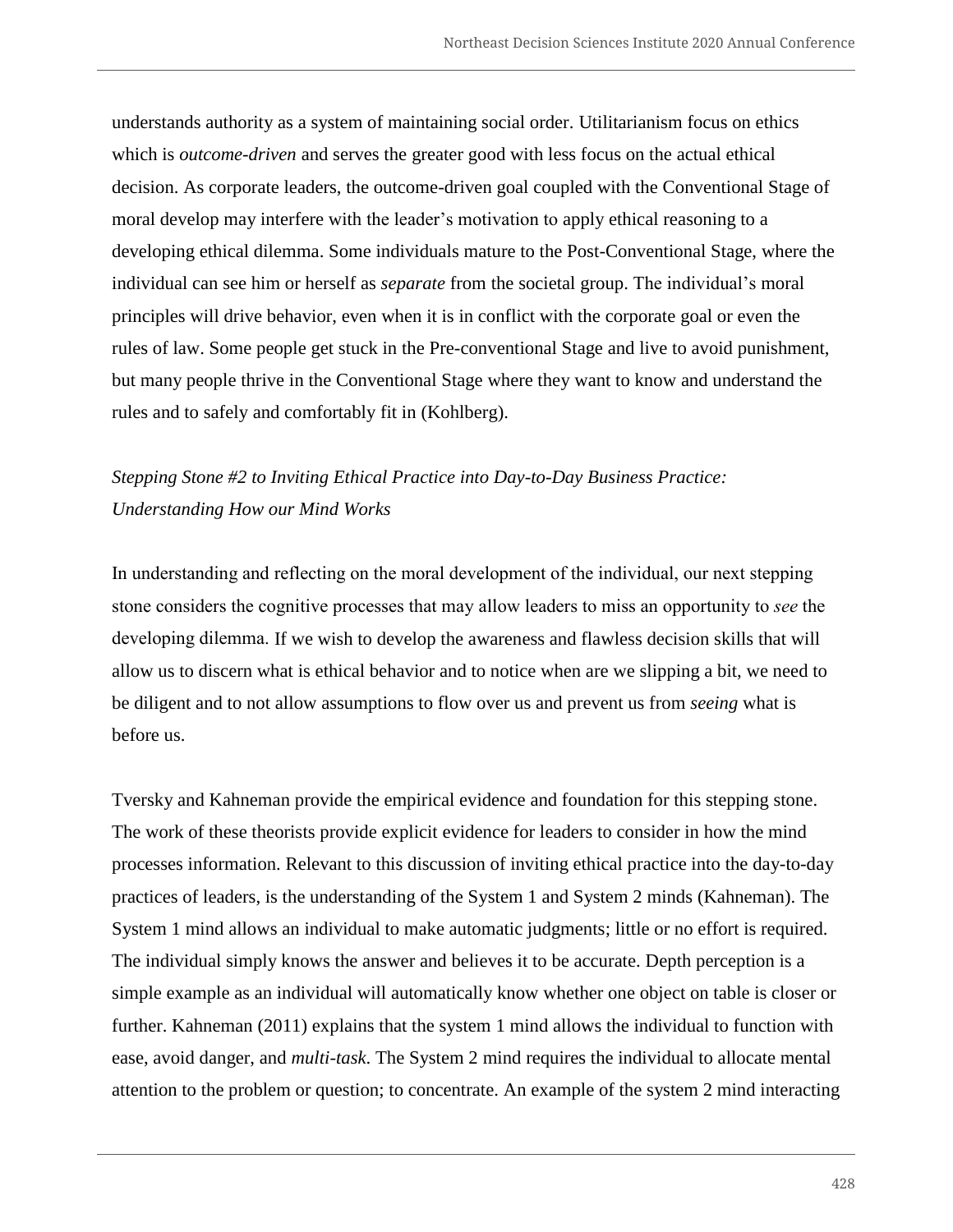with the system 1 mind is when two individuals are in a car. When the road is clear, the destination is simple, and there are no distractions, then system 1 allows the individual to drive and speak to the passenger, answering questions and having a coherent conversation. When traffic develops or an engine light appears, system 2 takes over and the easy conversation is interrupted as the individual must now concentrate. As individuals become expert at some task that muscle memory moves those tasks from system 2 to system 1. A well trained pianist can continue to play even if major distractions take place in the room, where a novice will be derailed. There are other cognitive biases that help individuals navigate the variables that swirl as decisions are made. If leaders' minds had to give attention to every step they made and every task they complete while multi-tasking, these leaders would be paralyzed.

If leaders allow essential information to flow over them that *should be* perceived as red flags related to developing dilemmas, these leaders will miss their chance to change direction or stop an unethical process from derailing the company. These cognitive biases are very present, especially in the lives of corporate leaders, whose days are packed and time is limited. These biases cause leaders to make decisions without the attention that may be needed. Cognitive processes allow information to fit easily into what is already known and accepted. This stepping stone educates leaders on how the mind works so that they can slow down and invite practices that avoid missing the red flag.

# *Stepping Stone #3 to Inviting Ethical Practice into Day-to-Day Business Practice: Consider Senior Leaderships Expectation for the Preparation of Future Leaders*

The original research results related to what senior leadership expect from colleges in the preparation of future leaders, was discussed earlier in this paper (Mackenzie). As a stepping stone, it is worthy to be gently reviewed. As the understanding of how ethical reasoning develops and how the mind processes information when faced with a problem or question, these expectations become a more relevant set of ingredients in the quest to invite ethical practices into day-to-day business practices. The four expectations are: (1) teach students to develop courage; (2) Teach students persuasive communication skills and how they may say 'No.' Teaching students how to have a difficult conversation, yet not destroy their long-term career aspirations,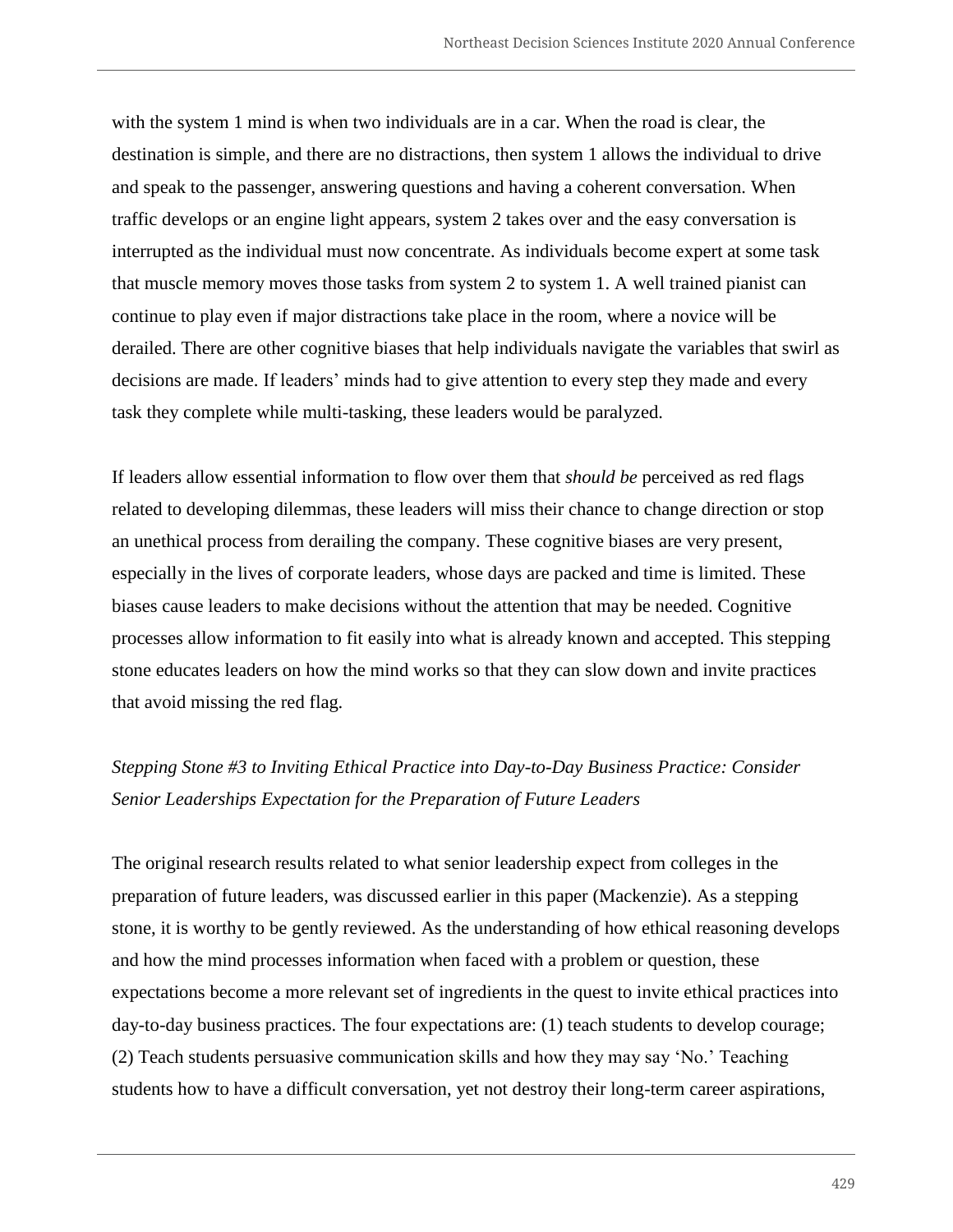is necessary. (3) Teach students out the slippery slope and the ease by which the slippery-ness can take place, and (4) teach students to see the dilemma!

*Stepping Stone #4 to Inviting Ethical Practice into Day-to-Day Business Practice: Consider an Old World Eight-fold Path for Observing Self and Guiding Choices*

Stepping stone #4 requires a shift from *gaining* knowledge related to defining leadership, developing ethical reasoning, understanding cognitive biases, and recognizing leadership expectations (stepping stones 1-3), *to* making an individual commitment to a behavioral shift in how self-observation can influence professional development and daily choices.

The *Noble Eightfold Path* (Jagaro 2007) begins with the individual selecting the Right View (step 1). As an adult an individual will recognize that there is responsibility for his or her life and the outcomes that emerge from that life. When fear, jealousy, and anger emerge, the individual should realize that they emerge from his or her own choices and reactions. That sparks the Right View where the individual learns to notice and observe one's own behavior. As leaders, we must ask, do we have the Right View – related to our role? The Right View leads to the Right Intention (step 2). As business people we learned in Marketing 101 that intention precedes behavior, except in the cases of impulse buying! Intention is powerful. With experience and reflection the individual learns that selfishness and hubris does not bring clear and ethical decisions. Actively establishing the Right Intention and pushing away self-serving thoughts will allow an ethical intention to thrive. The Right View and the Right Intention are tightly related. If they are kept in the forethought, the result is the Right Speech (step 3). Leaders must never forget that what they say shapes life, creates hope, and can cause harm. Mastering the Right Speech is essential and the outcome of speech has consequences. It leads to the Right Action (step 4). Leaders control their physical body and their ability over physical actions take place. Leaders' actions are visible and send important messages into the organization. Every individual who is able needs to earn a living; how an individual makes his or her living can define how ethics is integrated into the day-to-day practices and decisions. This next step on the path is the choice of the Right Livelihood (step 5). Does the leader gain success at the expense of another or does the leader pull up his or her colleagues. This path guides the individual to train the mind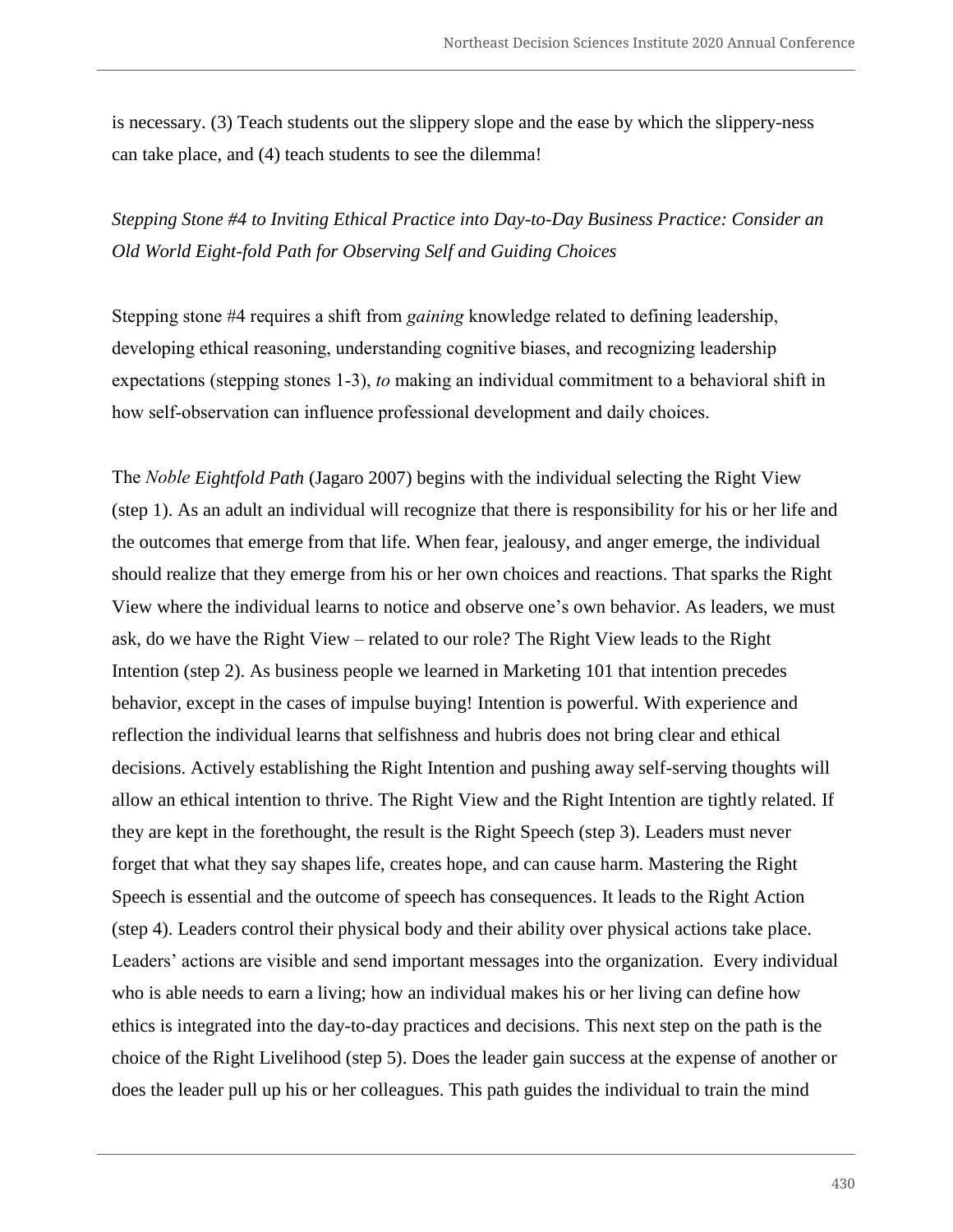with the last three steps being the Right Effort (step 6), the Right Concentration (step 7), and the Right Mindfulness (step 8). When an individual does not make an effort, bad decisions are made. The Right Effort leads to the Right Concentration, which brings us back the system 1 mind, which is effortless and automatic vs. the system 2 mind which requires our concentration and effort to make the right choices. And finally, the Right Mindfulness provides the leader clarity of mind. If a leader is to tight integrate ethical decision-making into all he or she does, the individual must be mindful.

The Noble Eightfold Path makes each person responsible for him or herself. If an individual has the Right View, the Right Intention, with the Right Speech, and the Right Actions, then the outcome will be the Right livelihood. Then commitment is made to put forth the Right Effort, give time for the Right Concentration, and ultimately the Right Mindfulness, which closes the path and feedback to the Right View.

*Stepping Stone #5 to Inviting Ethical Practice into Day-to-Day Business Practice: Consider if and how these Corporate Leadership Expectations can be explicitly integrated into Leadership Development*

This last stepping stone is for the reader. Reflect on whether your organization's leadership, coupled with its management development program and/or corporate training initiatives, have explicitly articulated expectations and measures within its leadership development process. Does your organization provide ongoing training as leaders elevate to higher levels of influence? Are ethical practices valued within your organization? And last, what are YOU willing to do on a day-to-day basis to invite increased awareness and ethical practice so that it becomes fully integrated?

## **5 CONCLUSION**

An essential component of this proposed educational path is that each leader take the explicit opportunity to reflect, at each step, how he or she will integrate the *learning* into his or her dayto-day business practice. Reflective leaders are encouraged to articulate expectations of active learning and heightened awareness among subordinates, especially young and developing